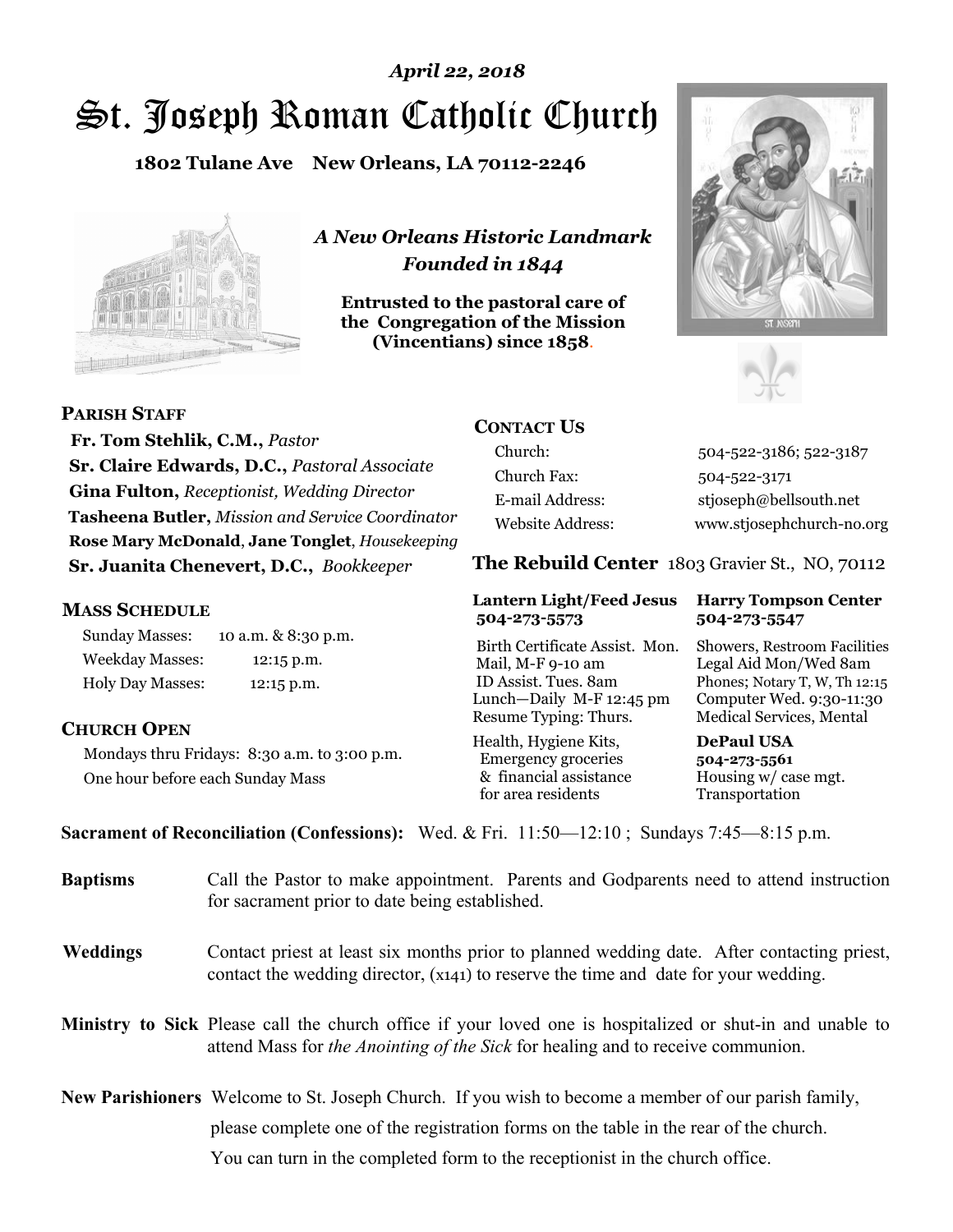# **Fourth Sunday of Easter April 22, 2018**

٦



**10:00 am Charles Leaumont (+), Anita Garcia (+), Ovir Zaldivar (+)** 

 **8:30 am** *St. Joseph Parishioners and Benefactors*

|                                                                                                    | <b>READINGS FOR THE WEEK</b>                                         |
|----------------------------------------------------------------------------------------------------|----------------------------------------------------------------------|
| Monday, April 23, 2017—Sts. George & Adelbert<br>12:15 p.m. Hector Cruz, Fernando Cruz, Melba Cruz | <b>Sunday, April 22</b> One in Faith #1015                           |
| Tuesday, April 24, 2017—St. Fidelis                                                                | Mon.: Acts 11:1-18; Ps 42:2-3; 43:3, 4; Jn 10:1-10                   |
| 12:15 p.m. <b>John Hance</b> $(+)$                                                                 | Tues: Acts 11:19-26; Ps 87:1b-7; Jn 10:22-30                         |
| Wednesday, April 25, 2017-ST. MARK                                                                 | Wed.: 1 Pt 5:5b-14; Ps 89:2-17; Mk 16:15-20                          |
| 12:15 p.m. Ted & Yvonne Kirn $(+)$                                                                 | Thurs: Acts 13:13-25: Ps 89:2- 27; Jn 13:16-20                       |
| Thursday, April 26, 2017-                                                                          | Fri.: Acts 13:26-33; Ps 2:6-11ab; Jn 14:1-6                          |
| 12:15 p.m. Monk Dupre $(+)$                                                                        | Sat.: Acts 13:44-52; Ps 98:1-4; Jn 14:7-14                           |
| Friday, April 27, 2017-<br>$12:15$ p.m. Leo Beltran $(+)$                                          | Sunday: Acts 9:26-31; Ps 22:26-28, 30-32;<br>1 Jn 3:18-24; Jn 15:1-8 |

#### **YOUR PRAYERS ARE ASKED FOR THE FOLLOWING PARISHIONERS , WHO ARE IN NEED OF HEALING:**

Willie Arnaudville, Anthony Blaise, Clarke Bordelon, Lawrence & Mamie Brown, Cheryl Butler, John Caron, John Gebbia, Sylvia Daily-Powell, Joseph Delay, Bernardine Dupre, Ben Eble III, Terry Eggleston, Linda Elwood, Heather Faircloth, Winston Falgout, Frances Fiegler, LaDonna Finch, Darrell & Ramona Ford, Fr. Lou Franz, CM, Mark Eiserloh, Warren Frught, Roselyn Hansen, Madonna Hayden, Sarah Hollier-Watkins, Bette & Ken Kussman, Landy Lanza, Jannie Ledet, James Leung, Sara Marino, Priscilla Martin, Karen McCoy, Florence Madison, Hazel McMiller, Donna Moore, Regina Pichoff, Tina Roderfeld, Pippy Sanders, Anita Schexnayder; Louise Sonnier, Malcolm Taylor, Mel & Gaspar Schiro; Charlie & Joanne Slocum, Fritz Tripkovich, George Tripkovich, Georgiana Prevost, Marion Vaughn, Juanita Ware, Darrell Walker, Warren Webster, Helen Wilson, Mary Willis, Lynn Williams, Monica Whitherspoon.

#### **SANCTUARY CANDLE AND MASS INTENTIONS**

The Sanctuary Candle is burning this week to pray for the eternal rest of **Robert Melerine, Jr.** To reserve a date to burn the Candle in memory of someone or for a special intention, please call the church office (522-3186). The Sanctuary Candle offering is \$15 for two weeks. The offering for Mass intentions is \$5.00 per Mass.

# **Pope Francis: "Rejoice & Be Glad! (Guadete Et Exsultate)**

I would like to insist primarily on the call to holiness that the Lord addresses to each of us, the call that he also addresses, personally, to you: "Be holy, for I am holy" (*Lev* 11:44; cf. *1 Pet* 1:16). The Second Vatican Council stated this clearly: "Strengthened by so many and such great means of salvation, all the faithful, whatever their condition or state, are called by the Lord – each in his or her own way – to that perfect holiness by which the Father himself is perfect."

"Each in his or her own way" the Council says. We should not grow discouraged before examples of holiness that appear unattainable. There are some testimonies that may prove helpful and inspiring, but that we are not meant to copy, for that could even lead us astray from the one specific path that the Lord has in mind for us. The important thing is that each believer discern his or her own path, that they bring out the very best of themselves, the most personal gifts that God has placed in their hearts (cf. *1 Cor* 12:7), rather than hopelessly trying to imitate something not meant for them. We are all called to be witnesses, but there are many actual ways of bearing witness.

This is a powerful summons to all of us. You too need to see the entirety of your life as a mission. Try to do so by listening to God in prayer and recognizing the signs that he gives you. Always ask the Spirit what Jesus expects from you at every moment of your life and in every decision you must make, so as to discern its place in the mission you have received. Allow the Spirit to forge in you the personal mystery that can reflect Jesus Christ in today's world. Remember, life does not have a mission, but is a mission.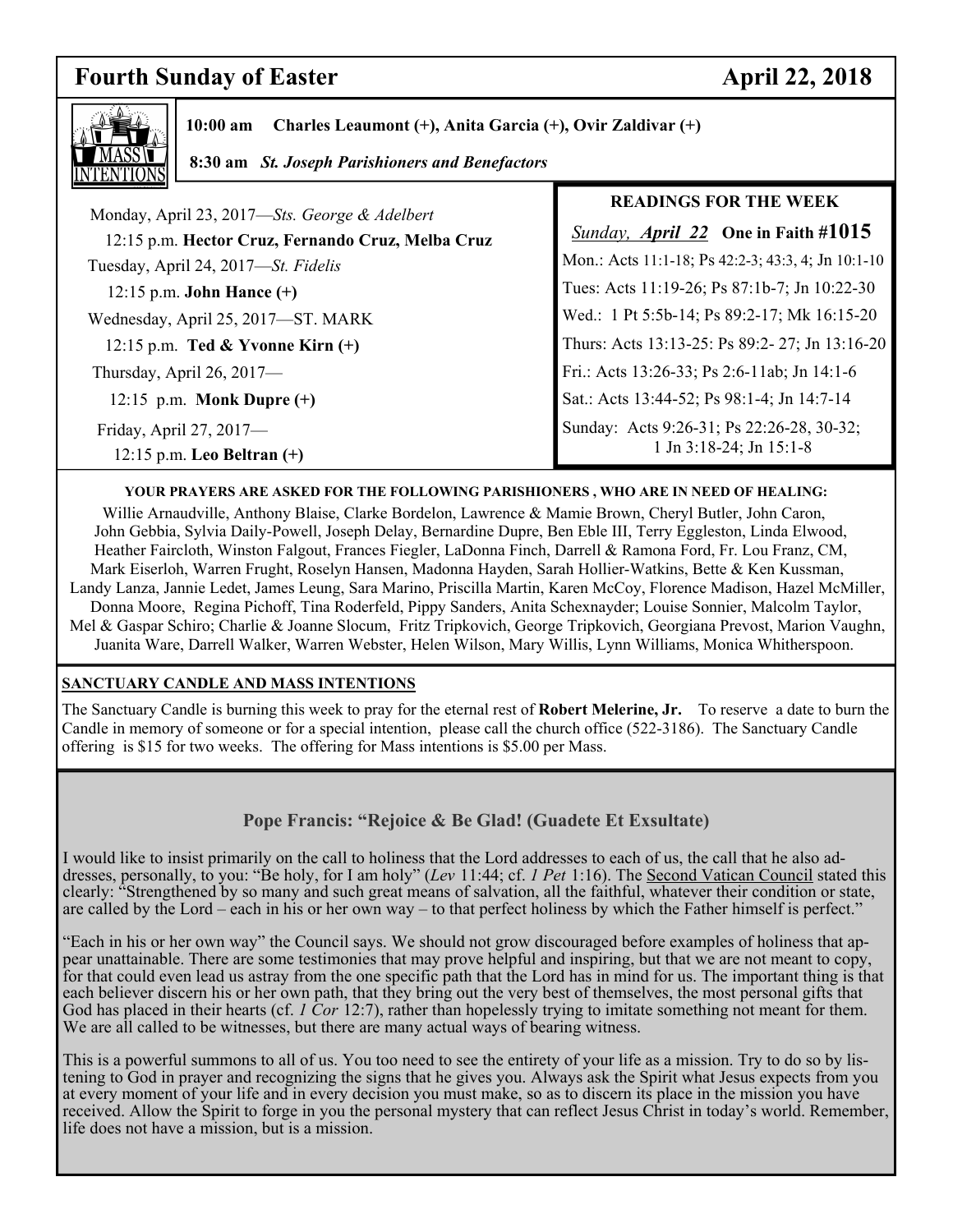See what love the Father has bestowed on us that we may be called the children of God.*— 1 John 3:1*

#### *PARISH CALENDAR*

 Apr. 29 **Children's Liturgy of the Word** (10 am & 8:30 pm) May 6 **Monthly Social** 2:00 pm (Late Night Catechism)

**TREASURE & STEWARDSHIP**

 **Sunday, April 15….…....\$6,080** 

 *Thank you for your generosity* 

**Open House:** On Tuesday, May 1 there will be an Open House from 4 pm to 6 pm at the Rebuild Center for those who are interested in finding out more about the ministries of the Rebuild Center, located on St. Joseph Church property.

**Loyola Study Courses** Are you inspired by Pope Francis's commitment to the "freshness and fragrance of the Gospel"? Do you want to better answer the call to discipleship in everyday life and explore faith's transformative implications? If so, I encourage you to join the Loyola Institute for Ministry for an *Open House* on Thursday April 19 at 7PM. You'll learn about master's degrees and certificates in theology, spirituality, and ministry and about scholarship opportunities. Refreshments will be served, and parking is free. INFO and to RSVP, see http://cnh.loyno.edu/lim/open-house.



# **Pope Francis'** *April* **Intention**

That economists may have the courage to reject any economy of exclusion and find ways to allow greater participation in the fruits of labor and creation.

# **Congratulations:**

# **Those who were confirmed:**

Clarke, Jim, Rebekah



### **TODAY'S READINGS**

**First Reading** — There is no other name under heaven by which we are to be saved than the name of Jesus Christ the Nazarene (Acts 4:8-12).

**Psalm** — The stone rejected by the builders has become the cornerstone (Psalm 118).

**Second Reading** — See what love the Father has bestowed on us that we may be called the children of God (1 John 3:1-2). Gospel — I am the good shepherd. A good shepherd lays down his life for the sheep (John 10:11-18).

# **SAVED BY THE ONE WHO WAS REJECTED**

 Some city teenagers often scorn and reject farm kids. Yet it's no exaggeration to say that humanity owes its life to farmers who care for the world's crops and livestock. This week's scriptures remind us that Jesus was as rejected as a shepherd, a farm boy, yet we owe our very lives to him.

 In this Sunday's reading from the Acts of the Apostles Peter tells the people that salvation comes through Jesus Christ, the one who was rejected. In John's letter we hear that we have become God's beloved children through Jesus, whom the world did not know. Lastly, in the Gospel Jesus describes himself as the Good Shepherd who "lays down his life for the sheep" (John 10:11). Will you join Jesus in laying down your life for God's beloved flock?

#### **CHARTER FOR THE PROTECTION OF CHILDREN AND YOUNG PEOPLE**

In response to the Charter for the Protection of Children and Young People from the United States Conference of Catholic Bishops, the Archdiocese of New Orleans continues to make the Hot Line available for anyone who has been hurt or sexually abused by anyone who works for the Church. The Hot Line continues to be available; the number is (504) 522-5019. In continuing our commitment to support and to heal, we invite and encourage individuals who have been hurt or sexually abused recently or in the past by clergy, religious or other employees of the Archdiocese to call our Hot Line and your message will be received confidentially by a mental health professional. Anyone can make a direct call during regular business hours to the Victims' Assistance Coordinator at (504) 861-6253.